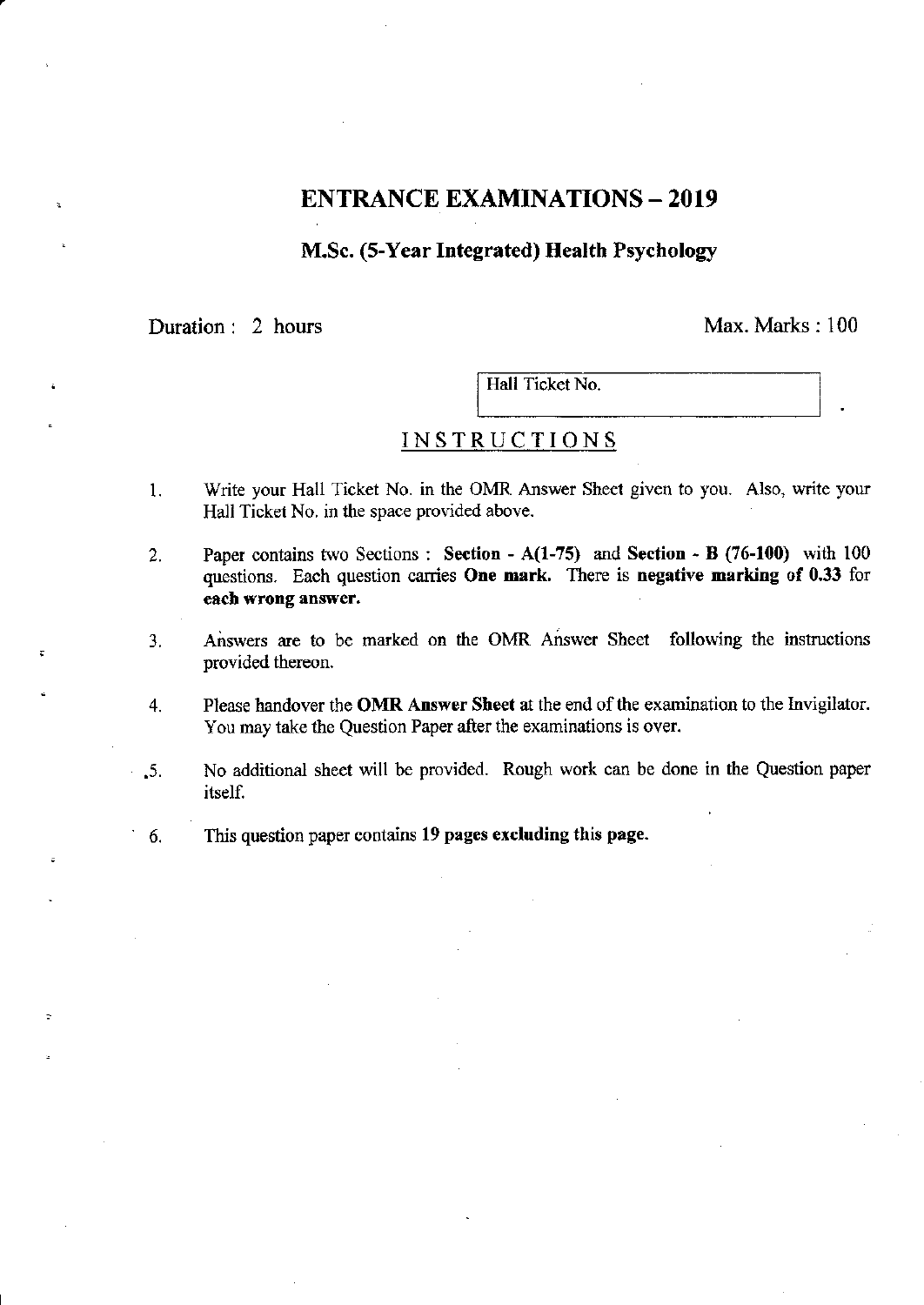## **Section A**

1. Which of the following is an example of projective test?

A. Thematic Apperception Test

B. MMPI

c. Semantic, Differential Scale

D. Cattell's 16 PF Questionnaire

2. Who conducted the "bobo doll" experiment?

A. Sigmund Freud

B. Albert Bandura

C. Konrad Lorenz

D. Walter Mischel

3. The first laboratory of Psychology is established in

A.1897 B. 1879 C. 1876

D.1878

4. According to Freud, the sexual attachment of a boy to his mother and his desire to replace his father is termed as

A Fixation

B. Defense mechanism

C. Oedipus complex

D. Unconscious conflict

5. Photoreceptor cells present in the retina of the eye that playa key role in daylight vision and color vision are called

.j

A. Rods

- B. Cones
- C. Ganglion
- D. Glia

6. The characteristic patterns of behavior constitute \_\_\_ for a given person

A. Personality

- B. Attitude
- C. Typology
- D. Social image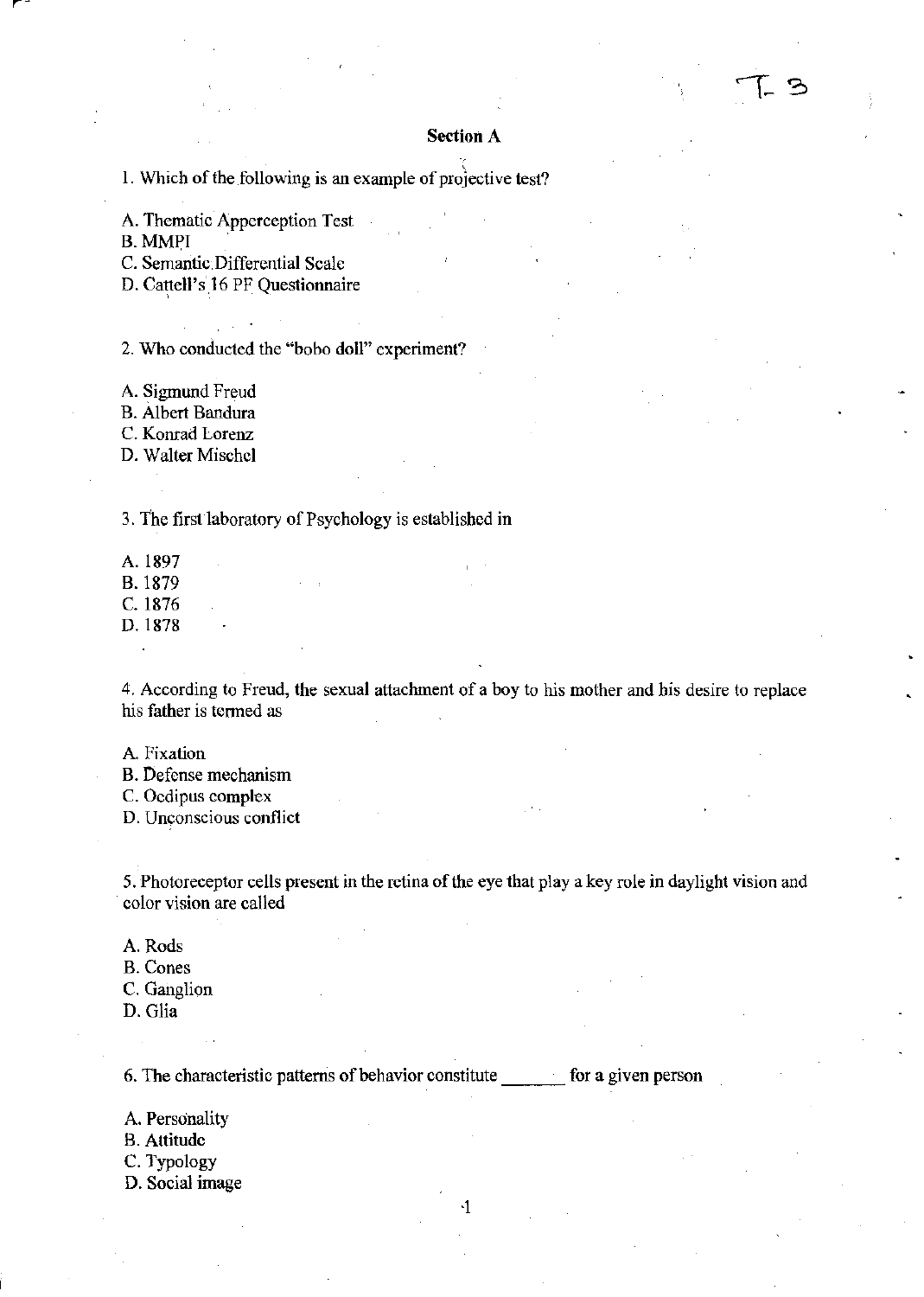7. The term that refers to people's perceptions about their capabilities to produce the desired effects by their o'wn actions is

A. Self-image B. Self-efficacy

r

C. Self-consciousness

D. Self-monitoring

8. In *Charak Samhita* of *Ayurveda* or the Indian science of medicine, the original treatise classifies people on the basis of three clements called i.e., *Vala, Pitta* and *Kapha* 

A. Gunas

B. Bhavas

C. Doshas

D. Humors

9. John Watson rejected the ideas of mind and consciousness as subject matters of Psychology and was greatly influenced by the work of

A. Ivan Pavlov B. B.F. Skinner C. Sigmund Freud D. William James

10. Zara is playing chess with his best friend Soma. Which part of Zara's brain is related to his problem-solving skill?

A. Frontal Lobe

B. Temporal Lobe

C. Parietal Lobe

D. Occipital Lobe

11. The theory developed by Carl Jung is termed as

A. Psychoanalysis

B. Individual Psychology

C. Collective Analysis

D. Analytical Psychology

12. Children begin to use concepts of time, space, and number during

A. Pre operational stage

B. Pre logical stage

C. Concrete operational stage

D. Catalytic stage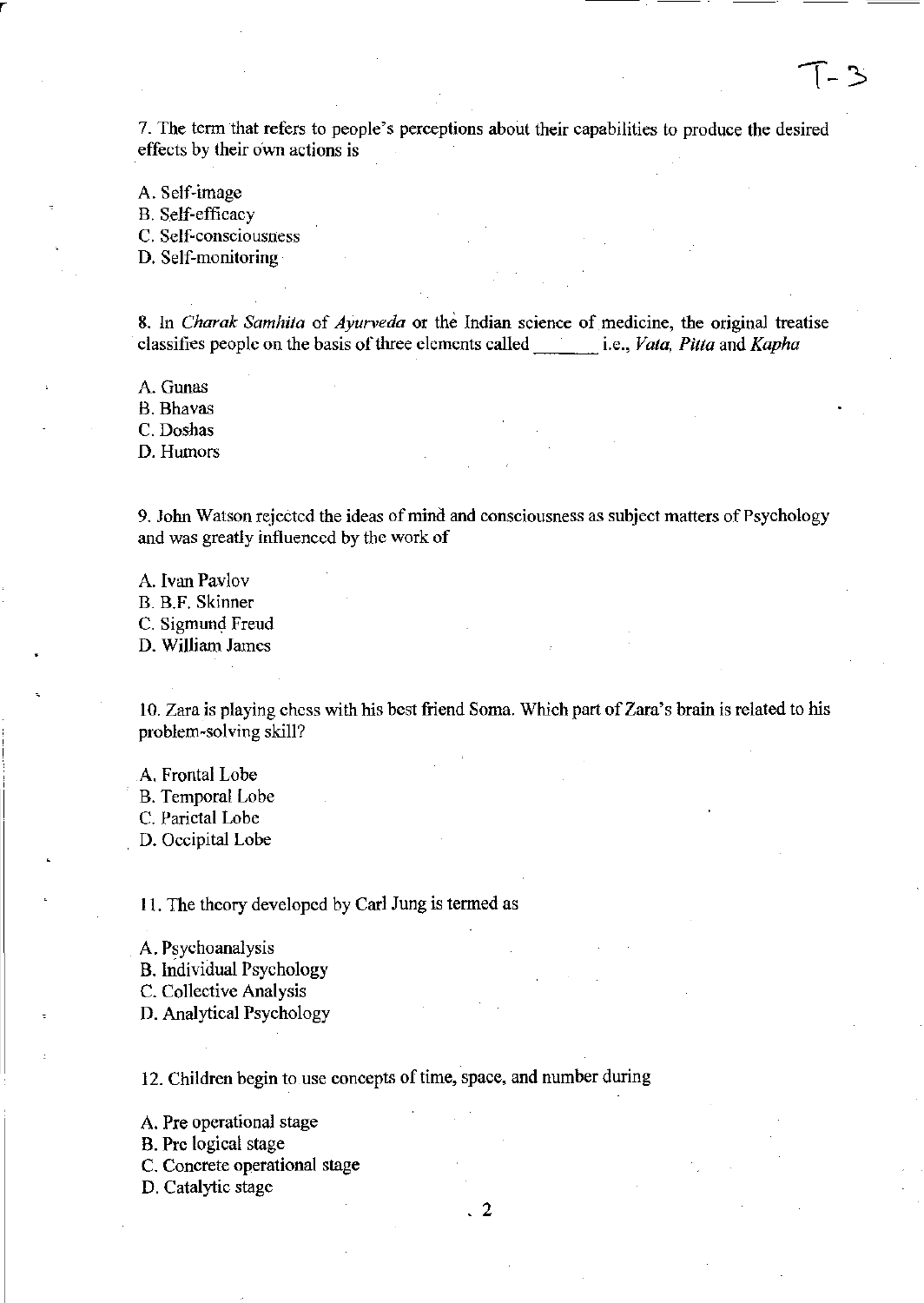13. The term *Intelligence Quotient (IQ)* was devised in 1912 by

A. Lewis Terman B. Alfred Binet C. William Stem D. David Wechsler

r

14. Chandi, a cricket coach, insists that she can make any reasonably healthy individual into an internationally competitive cricket player. Chandi is emphasizing the thoughts of

A. Sigmund Freud B. John B. Watson C. Abraham Maslow

D, William James

IS. The sense organs include the eyes, ears, nose, tongue, skin, and so forth. Inside the sense organs are tiny but very important receiving mechanisms called

A. Receptors

B. Dermis

C. Effectors

D. Epidermis

16. Biologically determined inborn patterns of behavior are known as

A. Heredity

- B. Characteristics
- C. Instincts

D. Drives

17. Health Psychologists are most likely to focus on which of the following problems with health care?

3

A. Incompetent health-care providers

B. Rising health-care costs

C. Ineffective communication between physician and patient

D. Scarcity of medical research funding

18. Koh's block design test is an example of

A. Verbal test

B. Speed tcst

C. Group and individual test

D. Performance test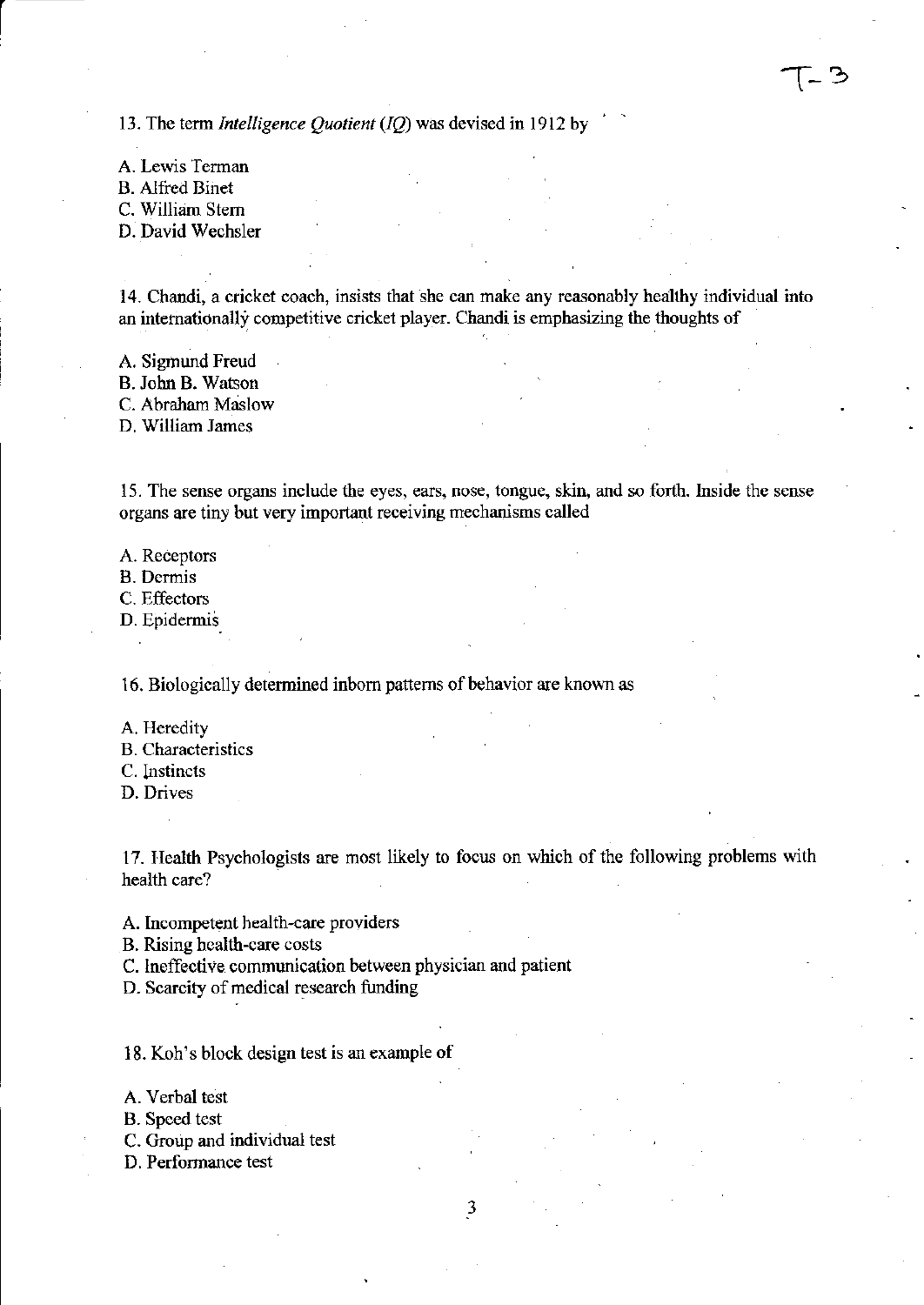19. Crump sits at his office table to think about what he needs to buy at the stationary store. He is using his ability to

A. Recognize B. Recite C. Memorize D. Recall

20. Which of the following psychologists believed that intelligence was a collection of mental abilities?

A. Wechsler

B. Binet

C. Terman

D. Galton

21. For which of the following is Wilhelm Wundt primarily known?

A. The establishment of the first formal laboratory for research in Psychology

B. The distinction between mind and body as two separate entities

C. The discovery of how signals are conducted along nerves in the body

D. The development of the first formal program for training in Psychotherapy

22. Which of the following types of tests measures the capacity of a test taker to perform some task or role in the future?

A. Achievement B. Aptitude C. Conventional D. Self-monitored

23. "We feel sorry when we cry and afraid because we tremble." This quote is supported by which theory of emotion?

A. The Cannon-Bard theory B. The James-Lange theory C. The Cannon-Lange theory D. The James-Bard theory

24. What is the involuntary wavelike contraction that occurs the alimentary canal called?

A. Peristalsis

B. Pharyngeal

C. Peptic

D. Duodenal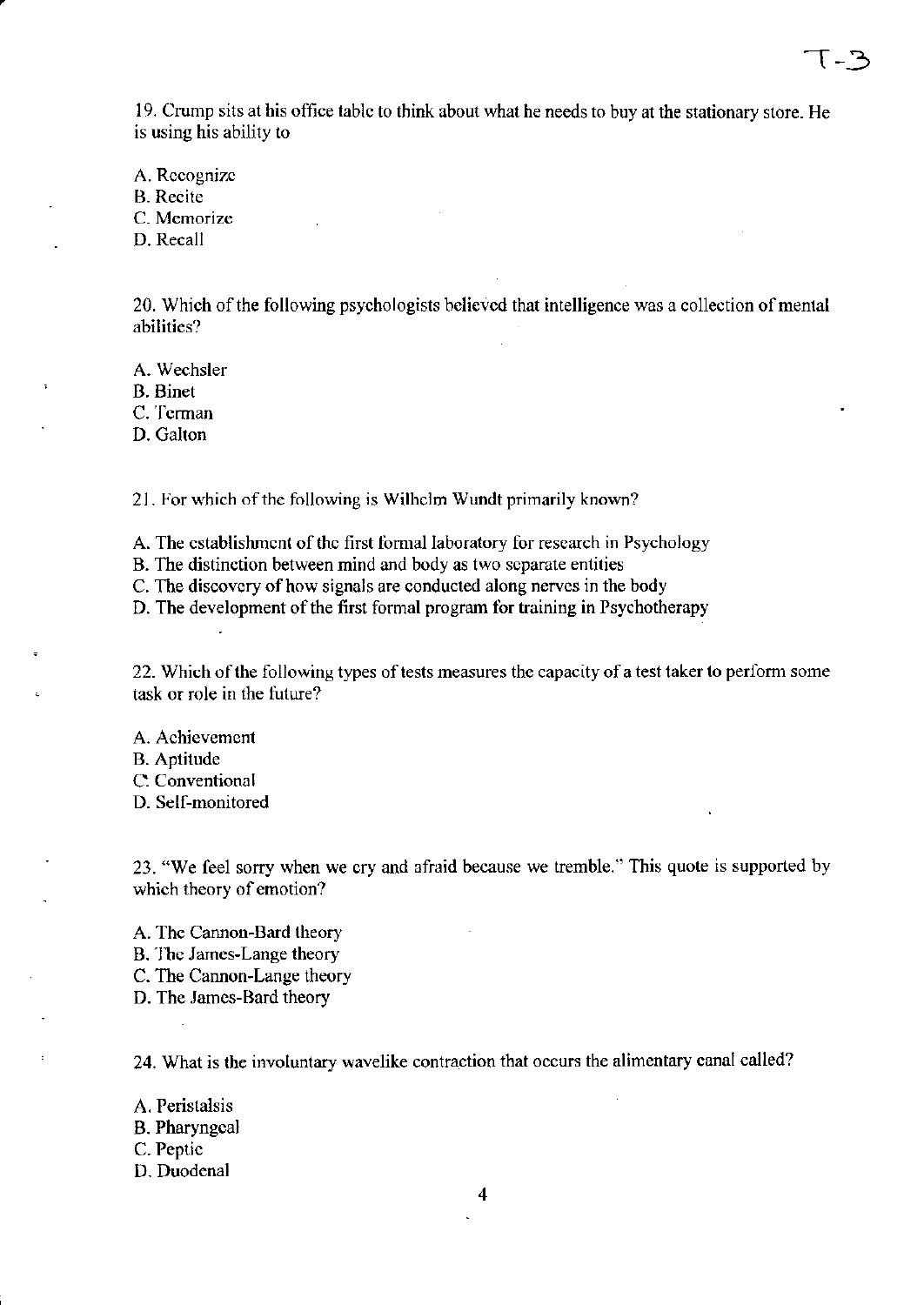25. A change in behavior that occurs to avoid rejection or gain approval is known as

A. Internalization

B. Cognitive dissonance

C. Compliance

D. Identification

26. The attribution of one's own unacceptable urges or qualities to others

A. Regression

B. Repression

C. Depression

D. Projection

27. Blood clotting is made possible because of

- A. Platelets
- B. Hemoglobin

C. Lymphocytes

D. Plasma

28. Who is considered the father of humanistic therapy?

A. Sigmund Freud

B. Aaron Beck

C. Carl Rogers

D. Albert Ellis

29. Who among the following psychologists believes that the deepest part of the individual psyche is the collective unconscious, which is shared by all people and reflects humanity's collective evolutionary history?

A. Karen Horney B. Sigmund freud C. Carl Jung D. Alfred Adler

30. According to human development occurs in eight stages

- A. Jung
- B. Spearman
- C. Gardner
- D. Erikson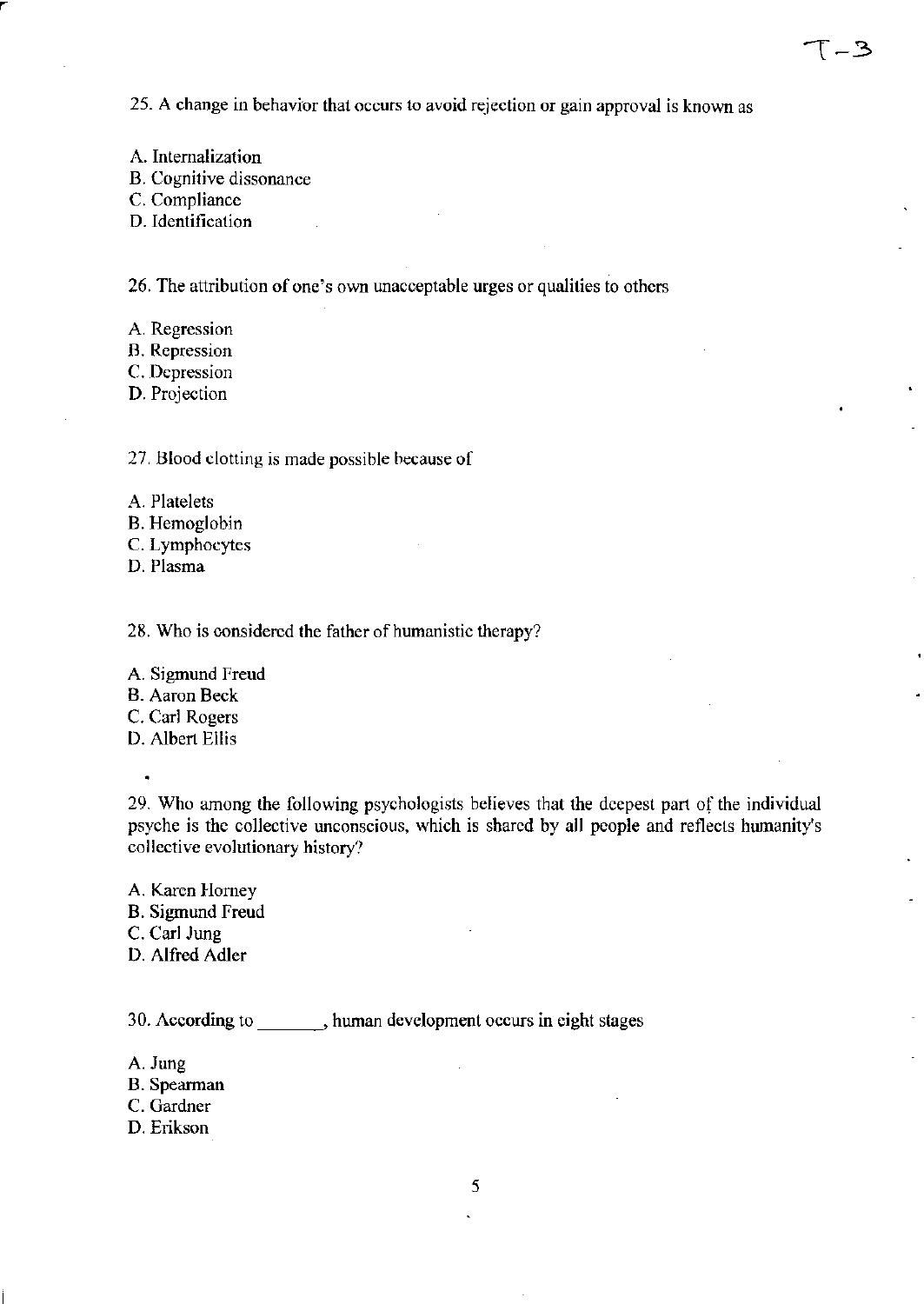31. A form of social intelligence that involves the ability to monitor one's own and other's feelings and emotions, to discriminate among them, and to use this infonnation to guide one's thinking and actions is

A. Global intelligence

B. Fluid intelligence

C. Emotional intelligence

D. Cognitive intelligence

32. Who among the following is considered as the founder of Individual Psychology?

A. Carl Rogers B. Carl Gustav Jung C. Alfred Adler D. Eric Erikson

33. In Freud's theory, the completely unconscious, irrational component of personality that seeks immediate satisfaction of instinctual urges and drives and is ruled by the pleasure principle is known as

A. Eros

B. Instinct.

C. Ego

D.ld

34. A relatively stable and enduring predisposition to consistently behave in a certain way is termed as  $\blacksquare$  . The set of  $\blacksquare$  as  $\blacksquare$  . The set of  $\blacksquare$  as  $\blacksquare$  . The set of  $\blacksquare$  as  $\blacksquare$  as  $\blacksquare$  as  $\blacksquare$  as  $\blacksquare$  as  $\blacksquare$  as  $\blacksquare$  as  $\blacksquare$  as  $\blacksquare$  as  $\blacksquare$  as  $\blacksquare$  as  $\blacksquare$  as  $\blacksquare$  as

A. Trait

 $\bullet$ 

B. Self-concept

C. Actualizing tendency

D. Behavior

35. An illness due to specific infectious agent capable of directly or indirectly transmitted from man to animal, animal to man, environment to man is called

A. Non-communicable disease

B. Infectious disease

C. Communicable disease

D. Transmittable disease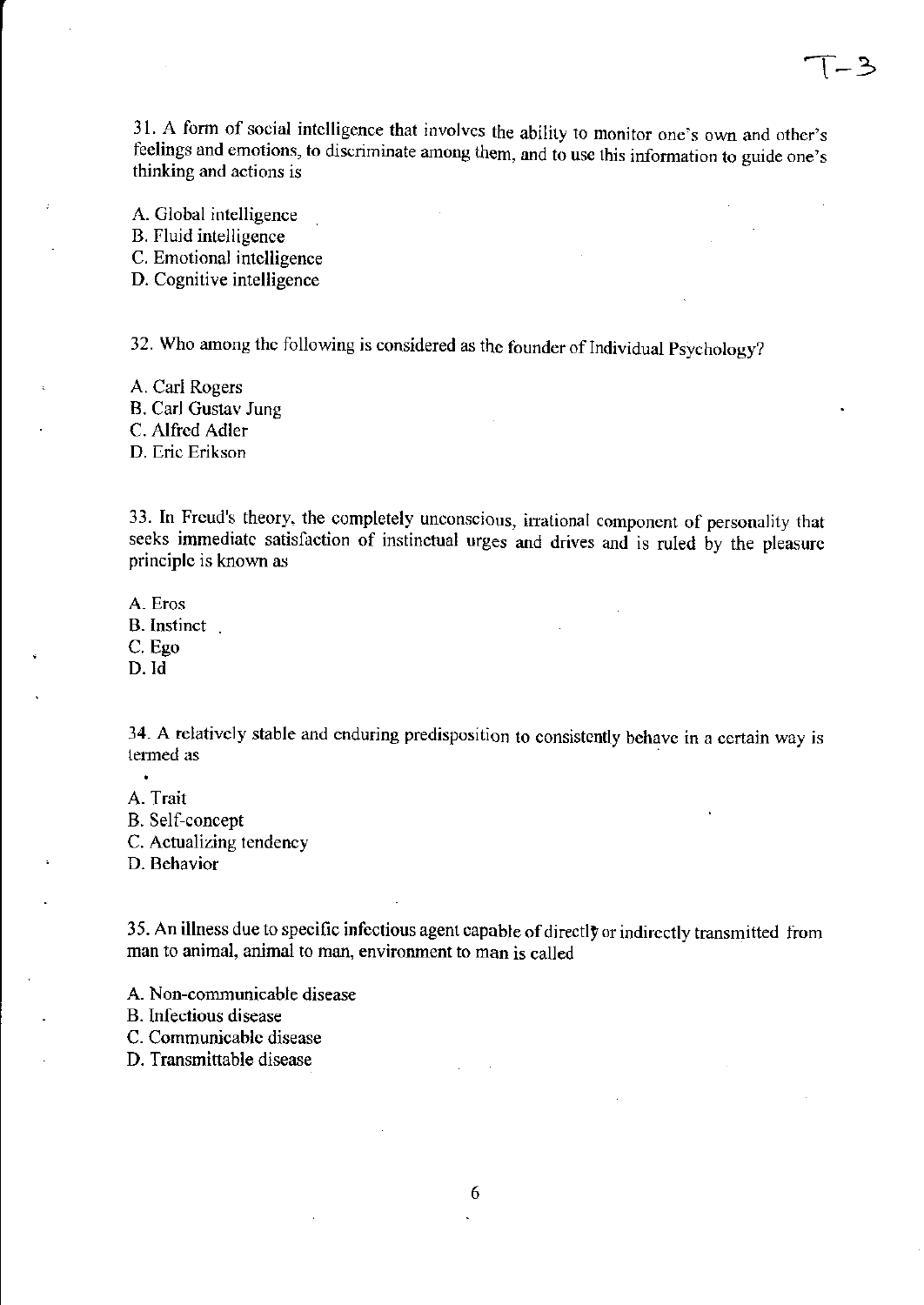36. The stage in which a child begins to represent the world with words, images, and drawings but cannot operate in a logical manner is

T- 3

A. Sensorimotor stage

B. Formal operational stage

C. Post formal stage

D. Pre operational stage

37. Group or pattern of symptoms that occur together in a disorder and represent the typical picture of a disorder is known as

A. Condition

B. Syndrome

C. Characteristics

D. Disease

38. The Intelligence test designed for use with children from the ages of 4 to 6  $\frac{1}{2}$  years is

A. Wechsler Intelligence Scale for Children

B. Wechsler Preschool and Primary Scale of Intelligence

C. Individual Intelligence Scale for School going Children

D. Group Intelligence Scale for children of all ages

39. A discipline called *Psychoneuroimmunology* has emerged which emphasizes the role played by the instrengthening the immune system

A. Mind

B. Behavior

C. Experience

D. Cognition

40. Who among the following is a functionalist?

A. J. B. Watson B. Wilhelm Wund! C. E. B. Titchener D. William James

41. According to Allport, Mahatma Gandhi's nonviolence, Mother Teresa's humanitarianism and Hitler's hatred are examples of

A. Cardinal traits B. Dispositions C. Situational factors D. Role modeling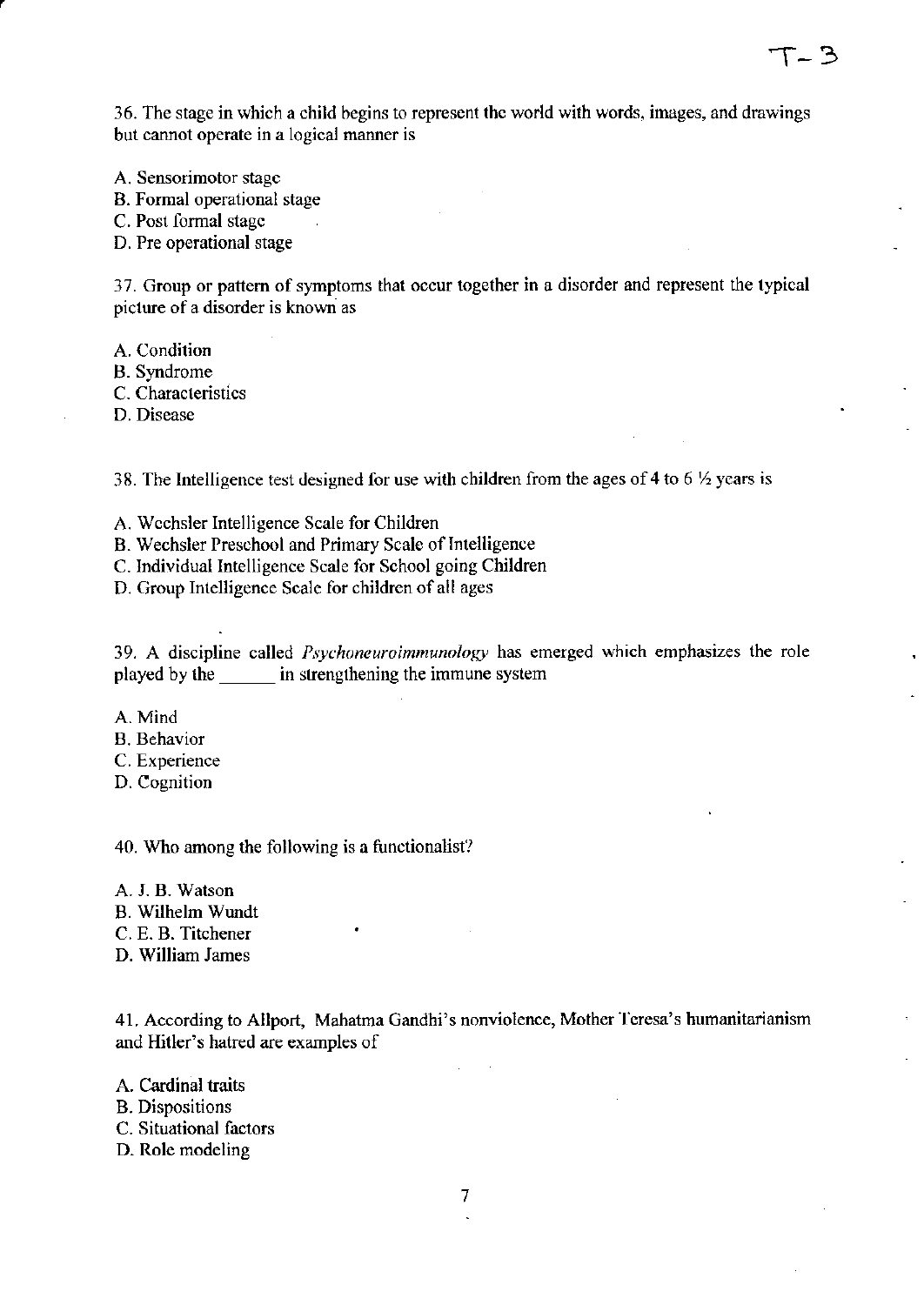42. Like any scientific research, psychological enquiry has which of the following goals?

A. Description, prediction, explanation, and analysis

B. Description, prediction, examination, and control

C. Description, construction, explanation, and control

D. Description, prediction, explanation, and control

43. If two or more persons independently study a particular event, both of them, to a great extent, should arrive at the same conclusion. This is known as

A. Bias B. Subjectivity C. Objectivity

D. Perception

44. Which of the following is generally conducted to establish cause-effect relationship between two sets of events or variables in a controlled setting?

A. Observation

B. Introspection

C. Experiment

D. Correlation

45. Enriching the environment of young children with special books and puzzles enhances their performance. In this the performance is

A. Independent variable

B. Dependent variable

C. Confounding variable

D. Extraneous variable

46. Three characteristics of noise have been found to determine its effect on task performance. Which are they?

A. Intensity, predictability, and controllability

B. Intensity, type, and controllability

C. Degree, kind, and variability

D. Intensity, variability, and predictability

47. The vertebral column which protected the spinal cord usually consist of vertebrae

- A.32
- B.24
- C.33
- D.29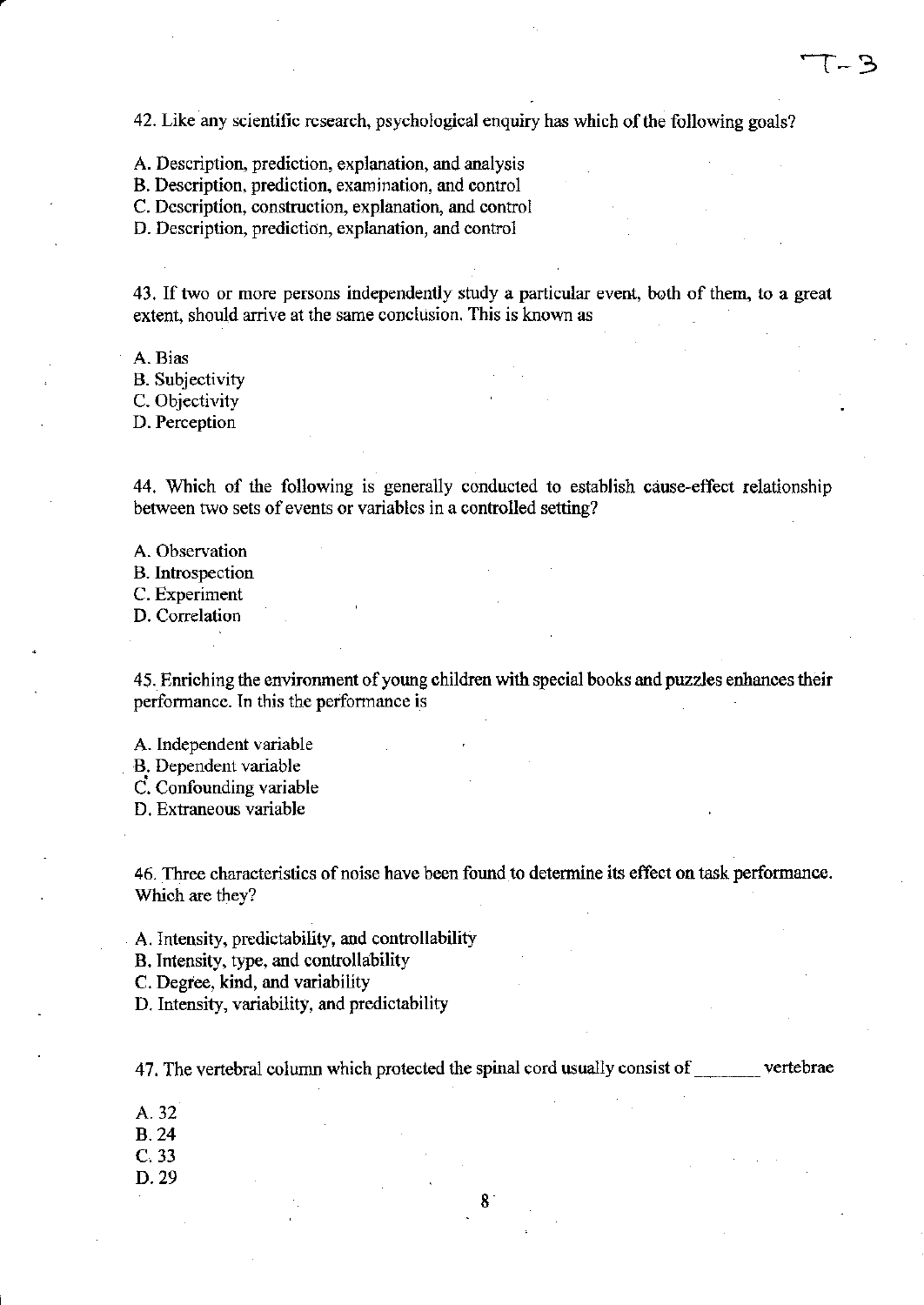48. Anatomic brain structure which is a seahorse shaped and thought to be involved in consolidating memory is known as

A. Amygdala

B. Hippocampus

C. Medulla

r-

D: Hypothalamus

49. A fluid filled, coiled tunnel in the inner ear that contains the receptors for hearing is called

A. Malleus

B. Eardrum

C. Incus

D. Cochlea

50. At what time of life does Erikson's stage Industry vs. Inferiority occur?

A. Adolescent period

B.Infaucy

C. School age

D. Young adulthood

51. Neurons that conduct or convey nerves impulses away from the central nervous system and toward effecter units in muscles or glands are called

A. Intemeurons

.B. Afferent neurons

C. Efferent neurons

D. Oligodendrocytes

52. After images that appear in complementary colors after a person stares at the patch of a particular color for at least 30 seconds and then transfer the gaze to white/grey background is called

9

A. Primary After Image

B. Negative After Image

C. Positive After Image

D. Secondary After Image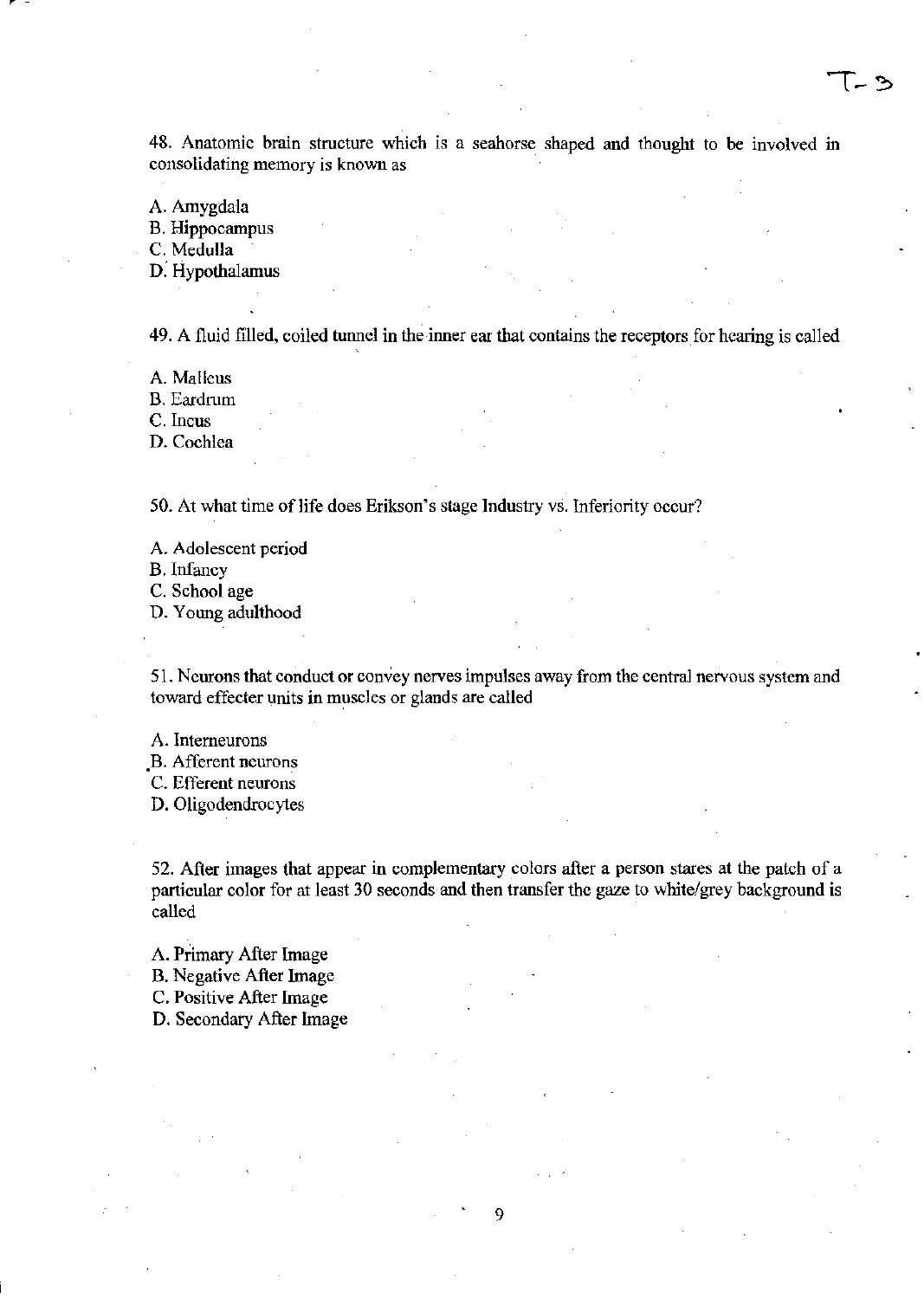53. Anil is a 15-year-old boy who experience deficiency in the way he sees color. He has difficulty in differentiating different color such as blue and yellow, or red or green. Anil is diagnosed as color blind. Which part of Anil's eyes is responsible for his diagnosis?

A. Lens

B. Cornea

C. Retina

D. Pupil

54. Which one of the following is not a defense mechanism?

A. Projection

B. Scapegoating

C. Repression

D. Rationalization

55. A biological process which is 24-hour cycle and informs the body when to sleep and rise is known as

A. Circadian rhythm

B. Circadian cycle

C. Sleep cycle

D. Biology clock

56. The differences in the images falling on the retinas of the two eyes is known as

A. Retinal diffusion B. ketinal inequality C. Retinal disparity D. Retinal incongruity

57. Which of the following psychologists would argue that learning can take place when someone is watching another person and performs that behavior even when not reinforced?

A. Edward Tolman B. B. F. Skinner C. Albert Bandura D. John Watson

58. Which one of the following is not perceptual constancy?

A. Size constancy

B. Movement constancy

C. Color constancy

D. Brightness constancy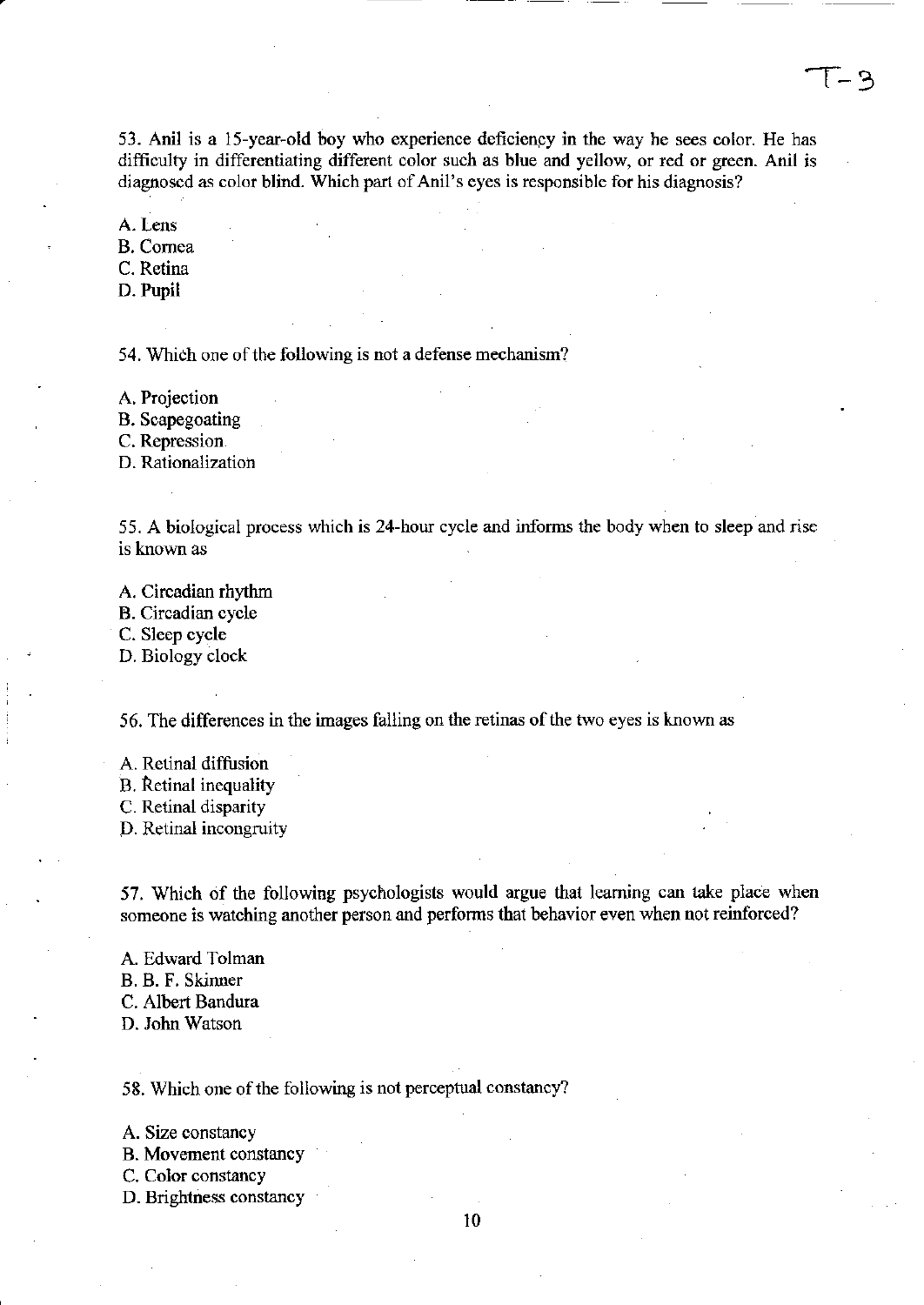59. A learning that involve perceptual reorganization and the solution comes suddenly after a period during which little progress is made is called'

A. Latent learning

B. Classical learning

C. Insightful learning

D. Cognitive mapping

 $60.$  The logical process by which general principles are inferred from particular instances is known as.

A. Inductive Reasoning B. Deductive Reasoning C. Abductive Reasoning

D. Critical Thinking

61. A method that emphasizes cooperation rather than competition for reducing prejudice is

A. Mutual inter dependence

B. Equal status contact

C. ZPD method

D. Jigsaw method

62. Sanju failed to submit an assignment. Here's the explanation he gave to his teacher: My car broke down two days ago and I couldn't get to the library until yesterday. Then I couldn't get all the books I needed because some were checked out, but I wrote what I could last night, as the last straw, the cartridge in my printer ran out, and since all the shops were closed, I couldn't finish the paper on time. Sanju is protecting himself with which type of defence mechanism?

A. Rationalization

B. Reaction fonnation

C. Sublimation

D. Intellectualization

63. A caring relationship that unites a therapist and a client in working to solve the client's problems in referred to

A. Therapeutics alliance

B. Transference and counter transference

C. Therapeutic treaty

D. Therapeutics norm

11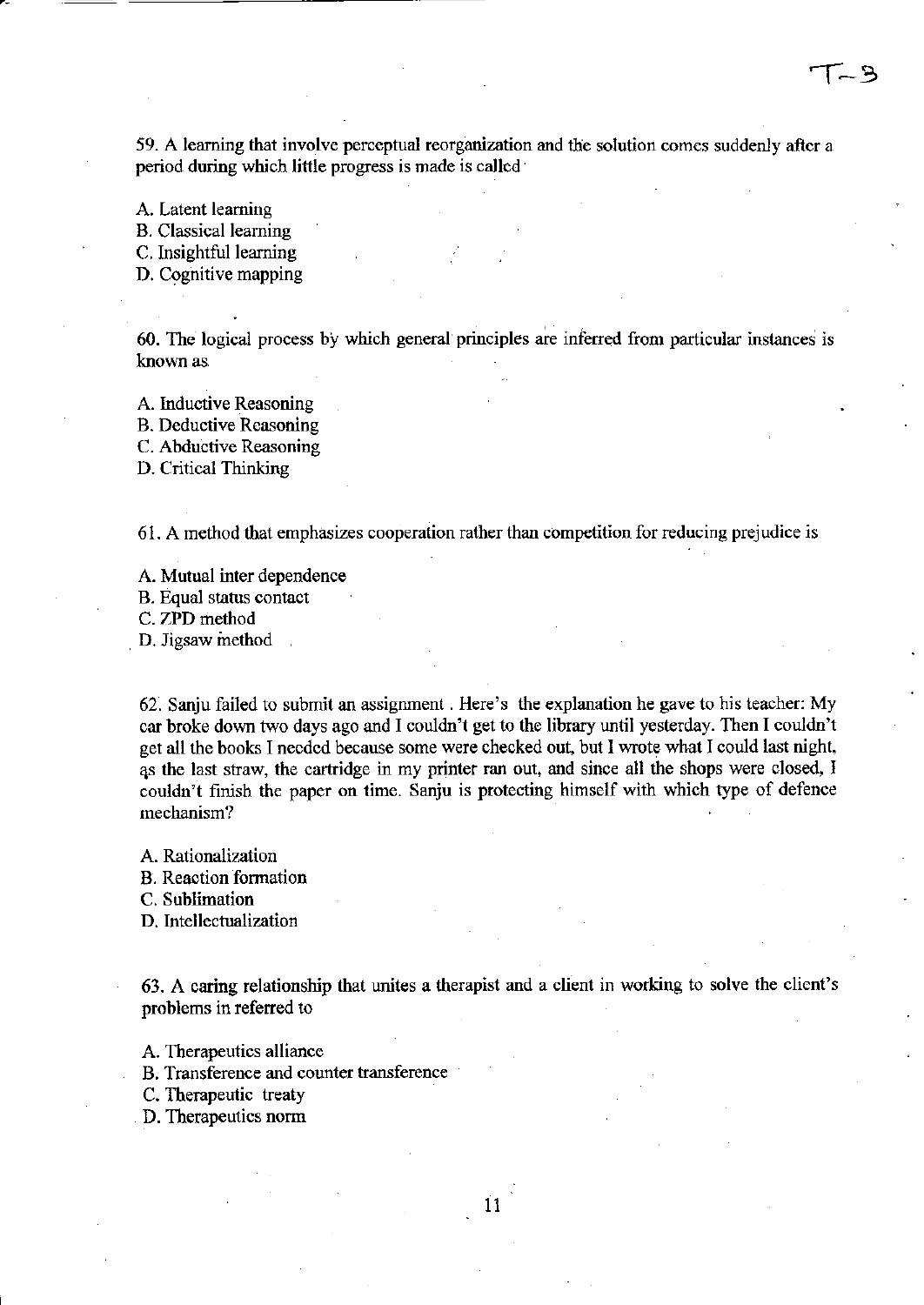64. Meta-needs are associated with

A. Impulses for food and safety

B. lmpulses for love

C. Impulses for self-actualization

D. Impulses for self-esteem needs

65. Choose the correct order of stages during creative problem solving

A. Verification, orientation, preparation, incubation, illumination

B. Preparation, orientation, incubation, illumination, verification

C. Incubation, preparation, orientation, verification, illumination

D. Orientation, preparation. incubation, illumination, verification

66. According to Indian view, an intclligent person shows which four competencies out of the following competencies?

(a) Cognitive Competence

(b) Natural Competence

(c) Social Competence

(d) Entrepreneurial Competence

(e) Developmental Competence

(1) Emotional Competence

(g) Management Competence

A. a, b,e, g B. a, c, d, f C. b, d, e, g D.b,c,c,f

67. Damage to either Broca's area or Wernicke's area causes speech and language problem which is known as

A. Stuttering

B. Neuralgia

C. Agnosia

D. Aphasia

68. Conditioned stimulus is an element which

A. Evokes response because it has been repeatedly paired with an unconditional stimulus

B. Innately capable of eliciting a response

C. Does not evoke a response

D. Evoke a response because it has been repeatedly paired with a neutral stimulus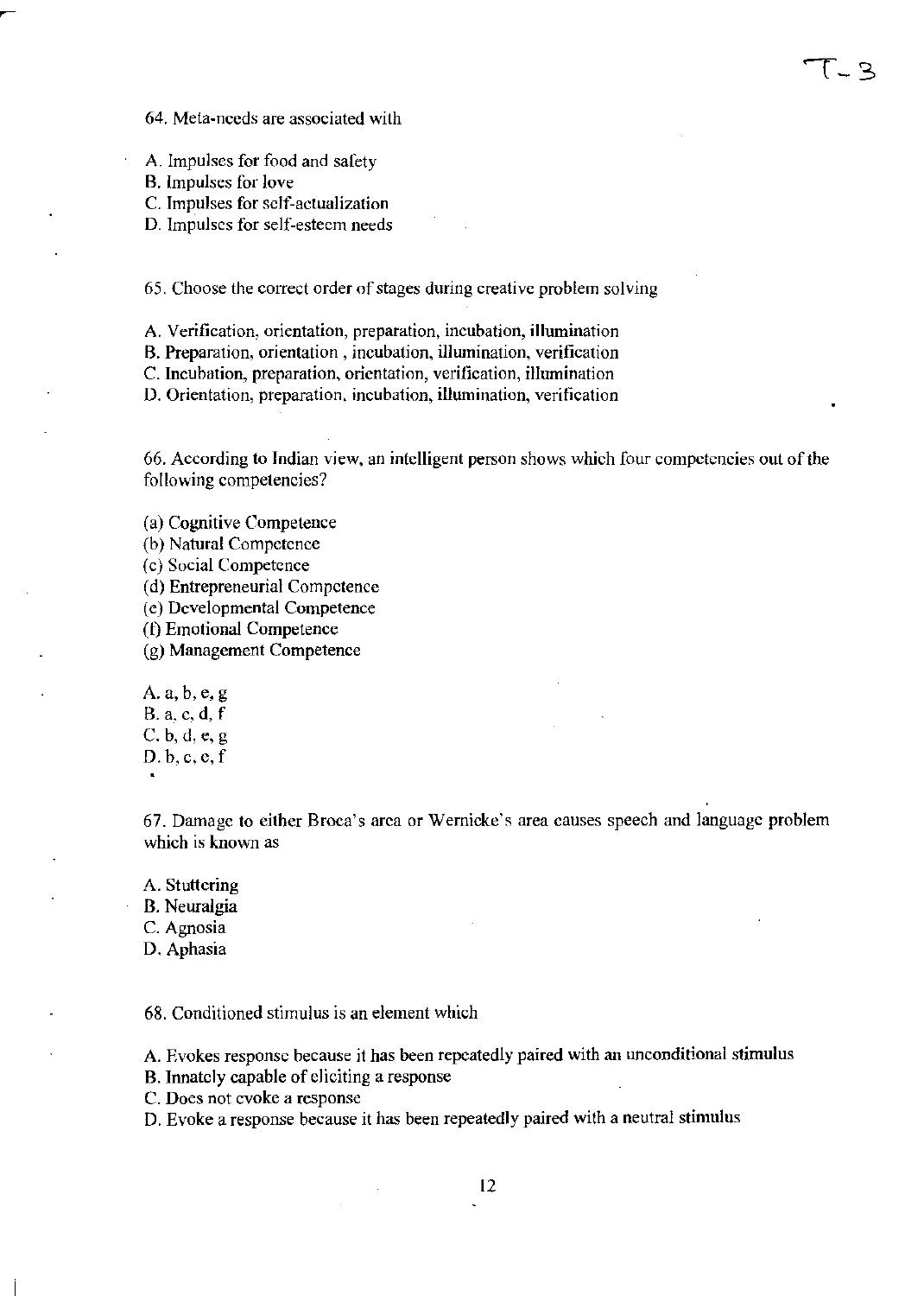69. Choose the correct statement

A. The nature ofrcsponse in classical conditioning is involuntary whereas in operant condition the response is voluntary

 $\sim$ 

B. The learner in classical conditioning is active, whereas the learner in operant conditioning is passive

C. In classical conditioning reinforcement occurs after response, whereas in operant conditioning reinforcement occurs before response

D. In classical conditioning, response will have a specific effect whereas in operant conditioning unconditioned stimulus will follow condition stimulus

70. The study of meaning in words and language in known as

A. Semantics

B. Grammar

C. Phonemcs

D. Morphemes

71. There is a typc of retardation that appears in infancy due to an insufficient supply of thyroid hormone. It causes stunted physical and intellectual growth that cannot be reverse, but it can be detected early in infancy and can be treated. This is termed as

A. Hydrocephaly

B. Microcephaly

C. Cretinism

D. Down syndrome

72. Thc forgetting curve represents which of the following?

A. The amount of previously learned information that subjects remember across time

B. The amount of new information that can remain in the short-term memory

C. Memory that cannot be consciously remembered over time

D. Thc amount of information children can retain over age five

73. What is the disorder that develops after a person is involved in, or sees, or hears of an extreme traumatic stressor? The stressor could be any of the following: natural or man-made disaster, combat, serious accident, witnessing the violent death of others, being the victim of torture, terrorism, assault, abuse, rape, or other crime

A. Schizophrenia

B. Panic disorder

C. Post-traumatic stress disorder

D. Paranoid disorder

13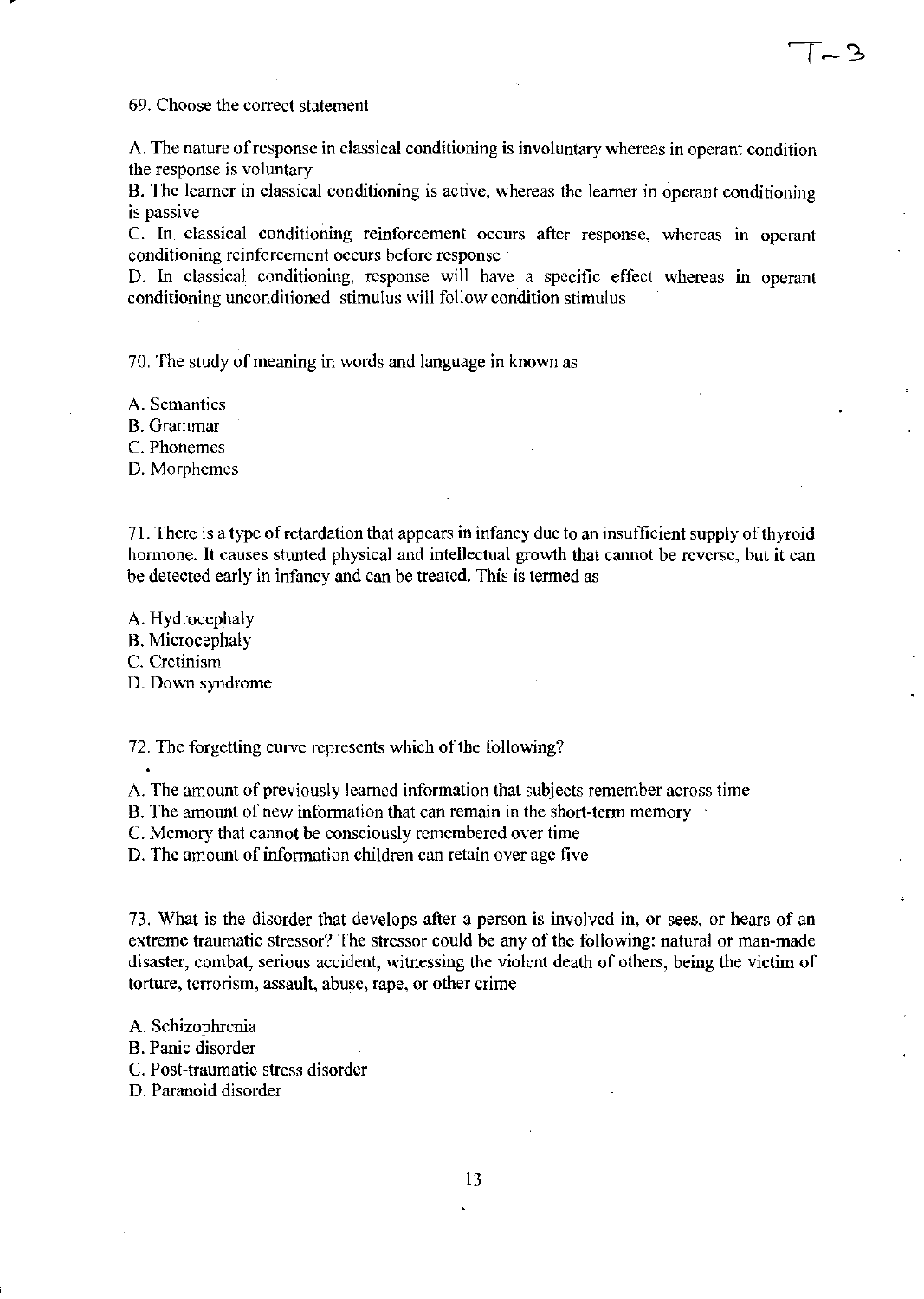74. Suhas who completed his Under-graduate degree has applied for admission into top Institutions in India. Suhas gets a scat in IIM-A and also in lIT. He is now unable to decide where to take the admission. Suhas is now in a

'l-3

- A. Approach-avoidance conflict
- B. Multiple-approach contliet
- C. A voidance-avoidance conflict
- D. Approach-approach conflict

75. Sheena was anxious that her exams were approaching. She approaches her teacher for help. Her tcacher asks her to get a thorough understanding of her syllabus, list out the topics, draw a time table, and then start her studies. Her tcacher has taught her the

- A. Emotion-focused coping
- B. Problem-focused coping

C. Skillfoping

D. Approach-focused coping

#### Section B

76. Choose the correct word

*Physical inability has not* \_\_\_\_\_\_\_ *the spirit of Stephen Hawking* 

A. Debilitated

B. Dilapidated

C. Encouraged

D. Enlightened

77. Which of the following is the closest in meaning to the word in bold letters?

She was shocked to find out that her rich friend's dazzling necklace was factitious

A. Factious B. Artificial C. Partisan D. Facile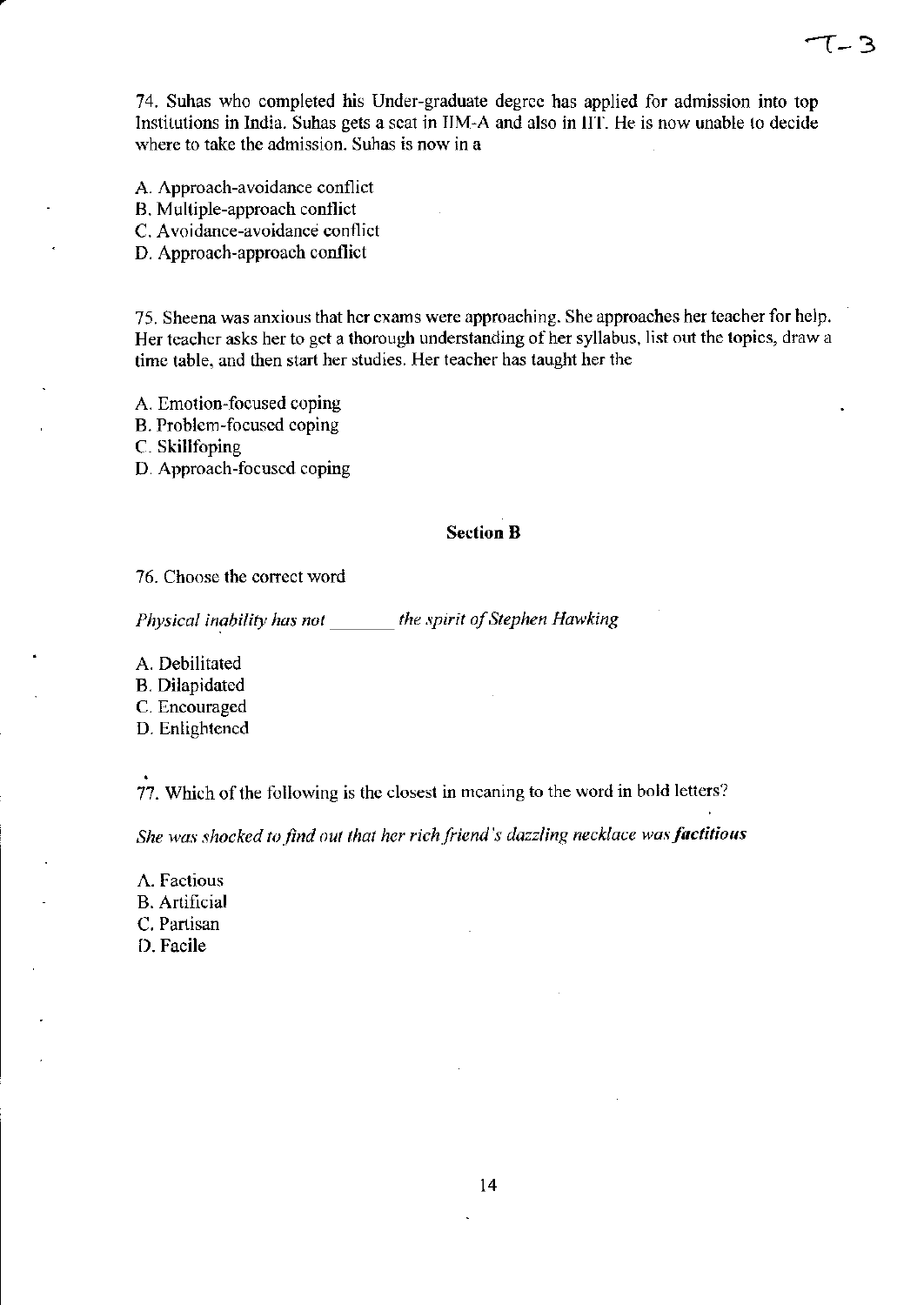78. Correct the underlined part of the sentence

*He said, he was away from his parents for very long and as it was his birthday, he was glad to be here that day with his parents* 

A. To came here

B. To having came

C. To be there

D. To have had came

79. Identify the part/s which has/have a mistake

(a) The teacher cautioned/ (b) the new set of students that/ (c) you will not succeed unless / *(d) you don* 'f *work hard* 

Aa,b B. b, c C. a, b, c D.c.d

*80. You should open the medicine about three hours hefore you use it* 

Which of the alternatives best expresses the passive voice of the above sentence?

A. Medicine should be opened by you three hours before use

B. Medicine should be opened about three hours before you use it

C. Medicine should be opened about three hours before it is used

D. Medicine should be opened about three hours before use

81. They are engaged conversation

A. In

B. To

C.For

D. With

82. Choose the correct word(s) for the following sentence

*When he lived in Hyderabad, he\_ to the cinema once a week* 

A. Goes

B. Gone

C. Went

D. Was going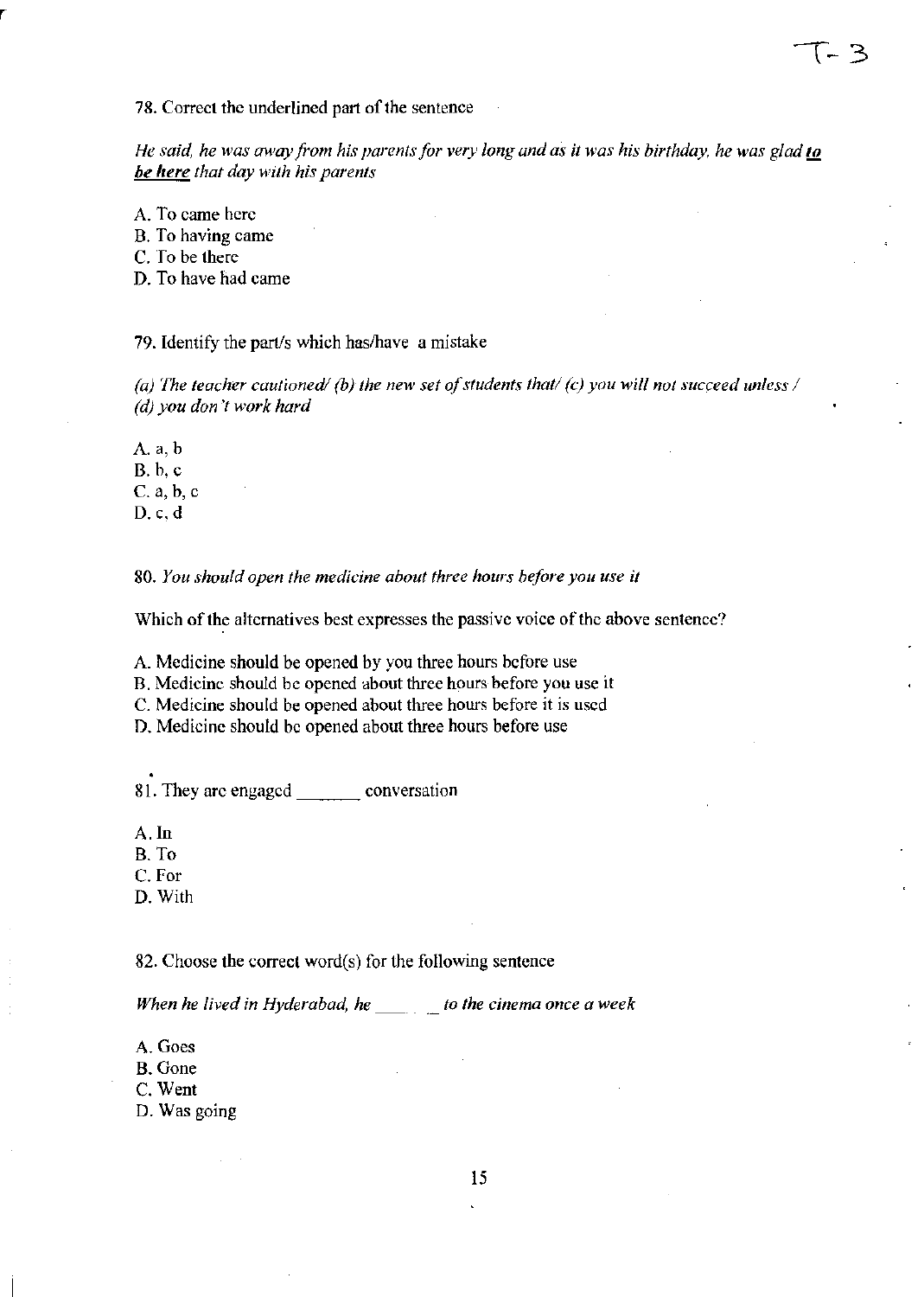83. Antonym for *vicarious* is

A. Derivative B. Primary C. Uninspired

D. Subsitute

84. Which of the following is correctly spclt?

A. Indipensable

B. Indispenceable

C. Indispensable

D. Indipensable

85. Gautam Buddha \_\_\_ his kingship and became a hermit

 $-3$ 

A. Abandoned B. Abated

C. Abolished

D. Abdicated

86. The popularity of the hero is on the wane

Which of the following best explains the meaning of the underlined term?

- A. Declining B. Growing more
- C. At its peak
- D. Vogue

87. Choose the synonym for the following words written in bold

*The field was even enough for the joggers to have their practice* 

A. Plane

- B. Plain
- C.Plan

D. Plaine

16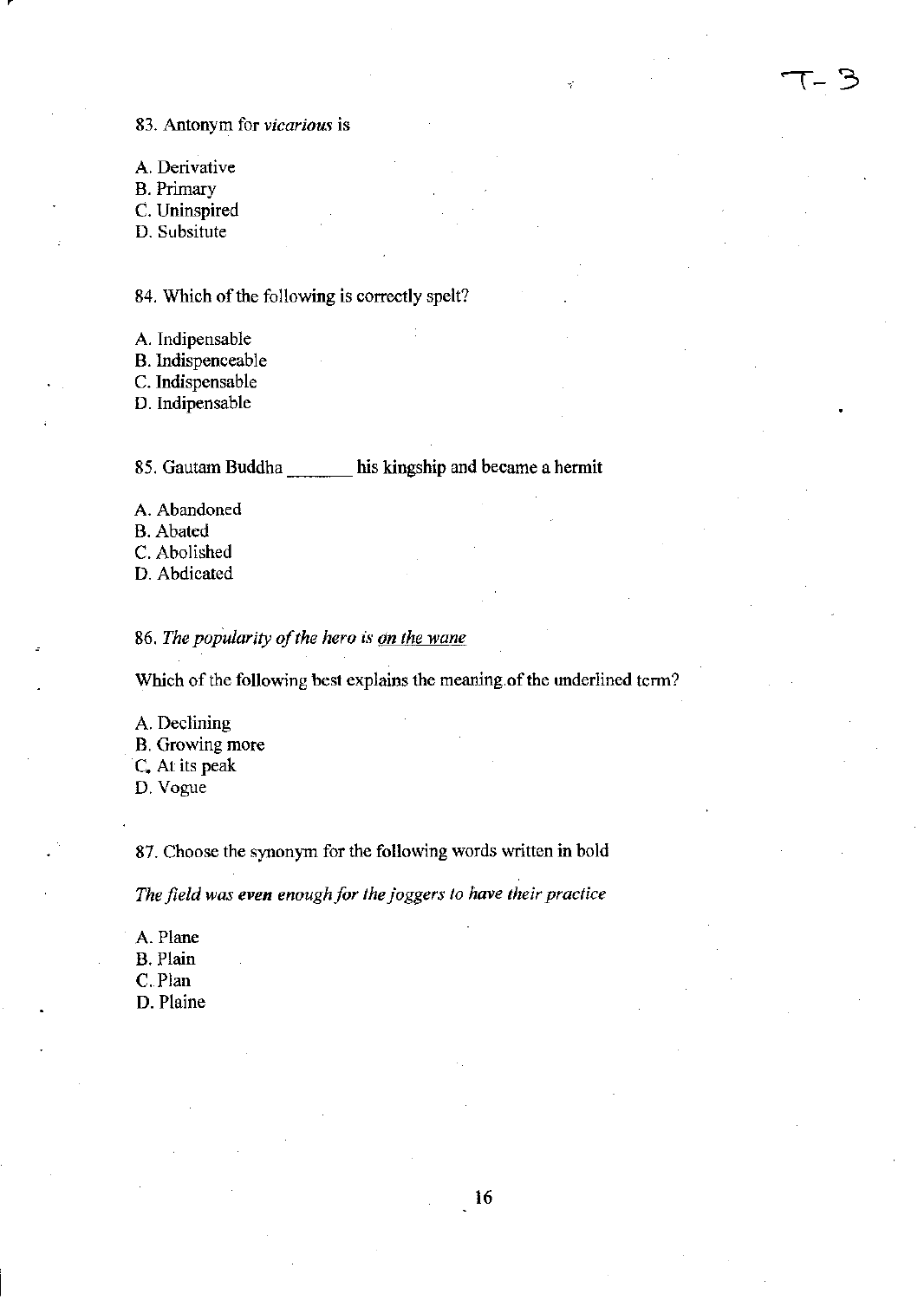### 88. Choose the correct reported speech for the following direct speech

#### *Why don't you wash your clothes?*

- A. She asked me why you didn't wash your clothes
- B. She asked me why I didn't wash my clothes
- C. She asked me why you didn't washed your clothes
- D. She asked me why I didn't wash my clothes

89. Choose the correct word in order to complete the sentence

*Shingu is a* \_\_\_ *and he always does what is \_\_\_ and fruitful* 

A. Optimist, hopeful

B. Pragmatist, practical

C. Erudite, educative

D. Idealist, theoretical

90. Choose the correct words in order to complete the sentence

*The Deputy Manager is to resign because all his proposals were down by his superiors* 

A. Offered, thrown B. Willing, knocked C. Threatened, turned D. Began, kept

91. Choose the correct sentence

A. The passengers are waiting for the bus outside the bus stand at the main gate for long B. The passengers were waited for the bus outside the bus stand at the main gate for long C. The passengers have been waiting for the bus outside the bus stand at the main gate for long D. The passengers were waiting for the bus outside the bus stand at the main gate for long

92. Choose the antonym for the word *stern* 

A. Harsh

B. Severe

C. Rigorous

D. Considerate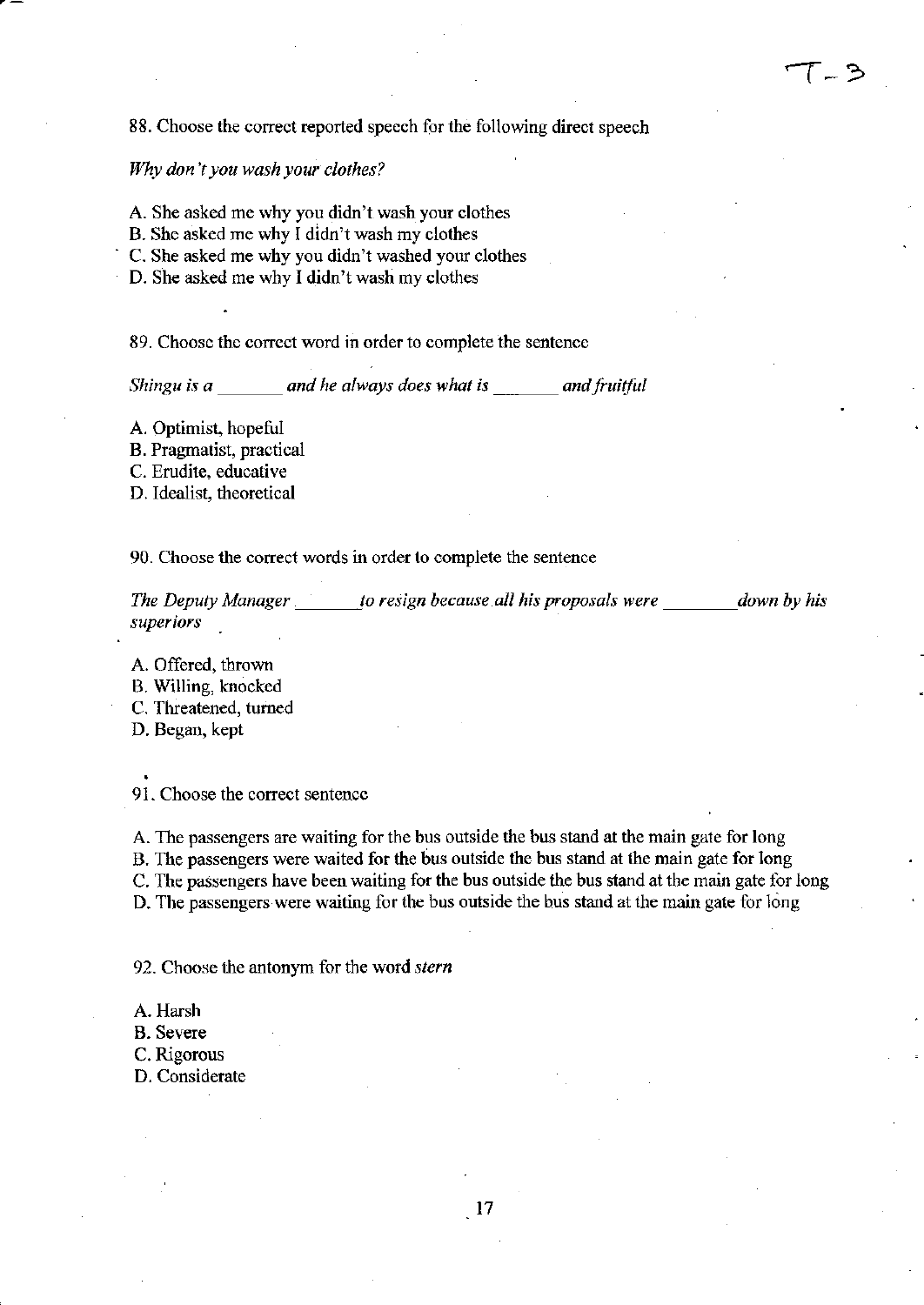93. Choose the correct meaning of the idiom *fight shy of* 

A. Afraid of

B. Ashamed of oneself

C. Dislike

D. Come to nothing

94. Which of the following words best expresses the meaning of *barbarian?* 

- A. Unkind
- B. Impolite

C. Unlikeness

D. Uncivilised

95. Select the suitable meaning of the phrase *to end in smoke* 

A. To come to nothing

B. To gain importance

C. To praise oneself

D. To reach target

96. Select-the suitable word which can be substituted for *one who is habitually good to others* 

A. Helper

- B. Altruist
- C. Angel
- D. Humanitarian

97. Choose the correct sentence

A. My father is a schoolmaster, is fifty years old

B. My father who is a schoolmaster, is fifty years old

C. My father is a schoolmaster, who is fifty years old

D. My father a schoolmaster who is fifty years old

9S. Fill in the blank with the appropriate word

\_\_\_ *she is clever, she often makes mistakes* 

A. Despite

B. In spite of

C. Although

D. Even if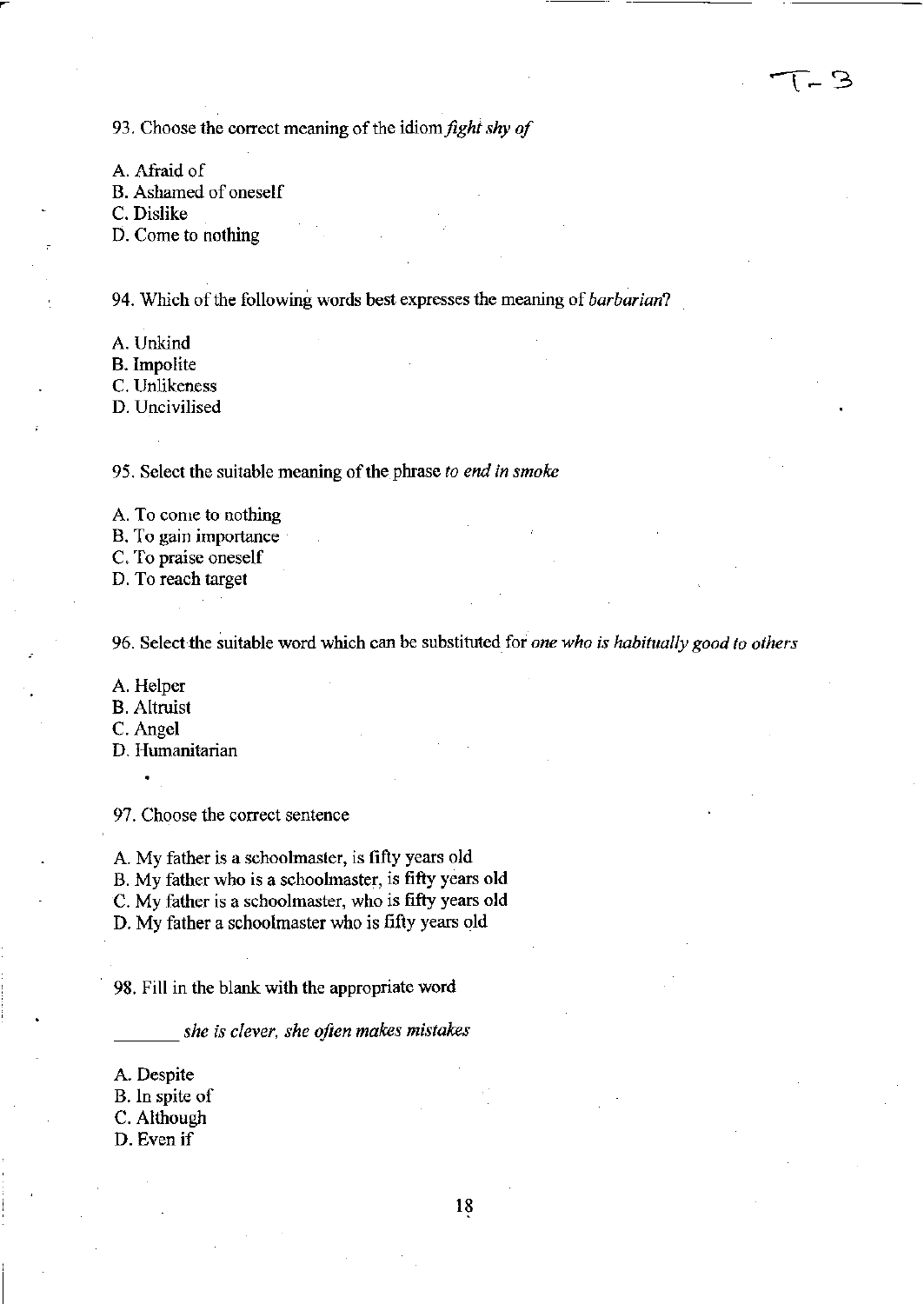#### 99. Choose the correct sentence

A. There is no meaning in that you say

B. There is no meaning in what you say

C. There is no meaning as to what you.say

D. There is no meaning in which you say

100. Fill in the blank to make the sentence meaningful

- 3

*The salt spray has gradually* \_\_\_\_\_\_ *the bridge* 

A. Bungled

r---

B. Ravaged

C. Damaged

D. Eroded